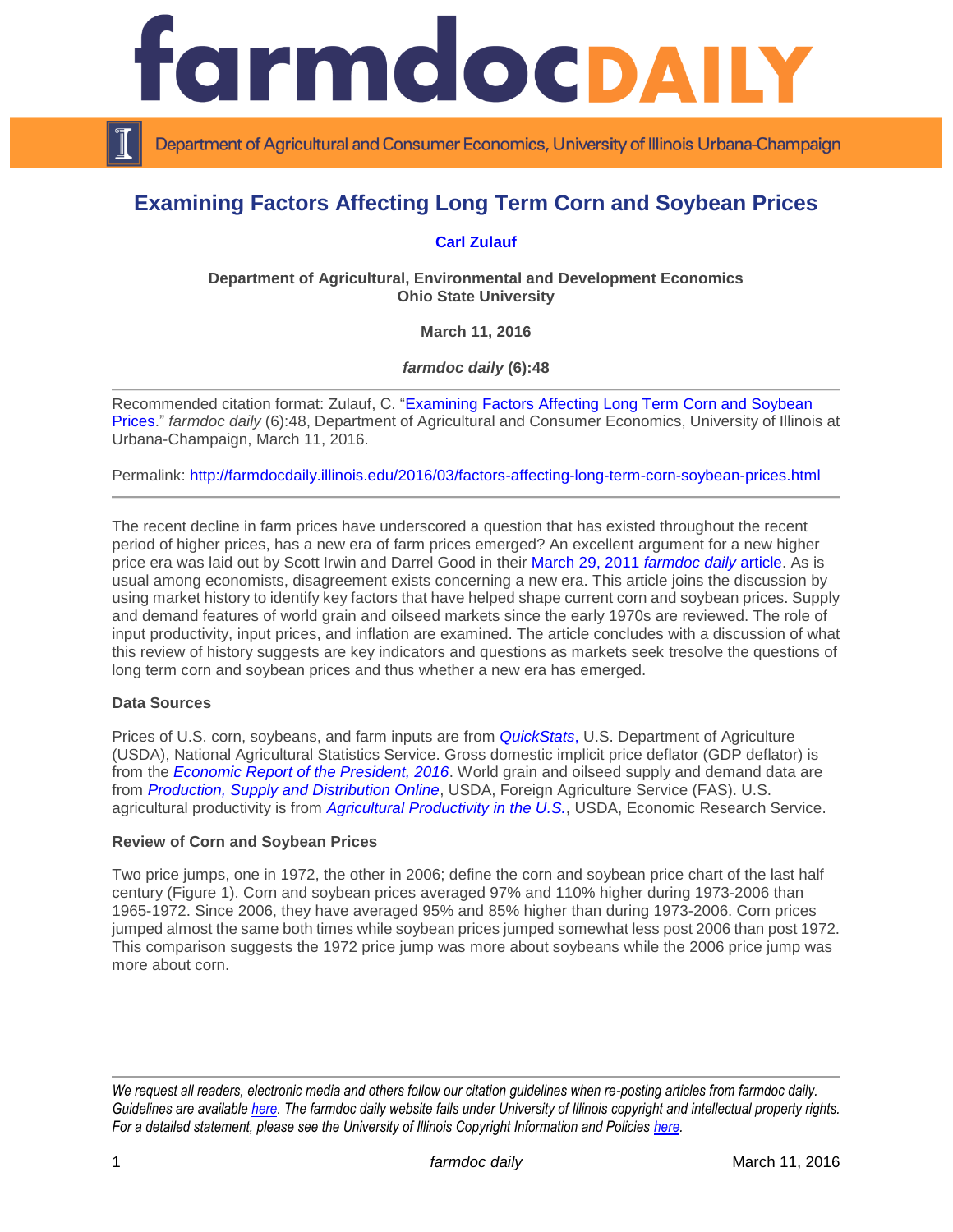

## **World Grain Supply and Demand**

The study starts with 1973, the year after the 1972 price jump. FAS data begins with 1960. Its coverage has expanded over time but particularly in 1972 for oilseeds when peanuts were added and countries with data for sunflowerseeds expanded from 4 to 33. Supply and demand variables examined are consumption, which FAS reports as domestic consumption, yield, and acres harvested, as well as ending stock-consumption ratio. The grains data set used in this study is composed of barley, corn, millet, mixed grains, oats, rice (milled), rye, sorghum, and wheat.

A key contributor to the 2006 price jump was increased consumption of grain for industrial uses, in particular corn for ethanol. However, FAS does not report consumption of grains for industrial use separately, but includes it in a category titled food, seed, and industrial use (FSI). The other category of grain consumption is feed and residual use (subsequently referred to as feed use). Growth in world grain consumption is calculated in total and for these 2 categories over 4 periods. One is 2002-2010. Crop year 2002 was the first in which U.S. consumption of corn for ethanol increased by more than 100 million bushels after removing DDG production. U.S. corn used for ethanol after removing DDGs continued to increase at or above this threshold through the 2010 crop year. Since 2010, the increase has slowed to only 146 million bushels in total through 2015. The other periods are the 1973-1980 period of farm prosperity and the remaining periods of 1981-2001 and 2011-2015.

Average annual growth of world grain FSI consumption more than doubled in 2002-2010 (2.9%) compared with 1981-2001 (1.2%) (Figure 2). As a result, annual growth in total world consumption of grains increased from 1.3% to 1.7%. Unsurprisingly, higher prices reduced the annual growth in feed use from 1.5% to 0.9%. However, since 2010 feed use has grown faster than even during 1973-1980. In fact, its rate of increase has more than offset the sharp decline in FSI growth since 2010, resulting in a faster growth in total world consumption of grains since 2010 (2.0%) than during the ethanol boom of 2002-2010 (1.7%). Moreover, in 2015, world feed and residual use of grains is nearly the same as if its 1.5% growth rate over 1981-2001 had continued through 2015.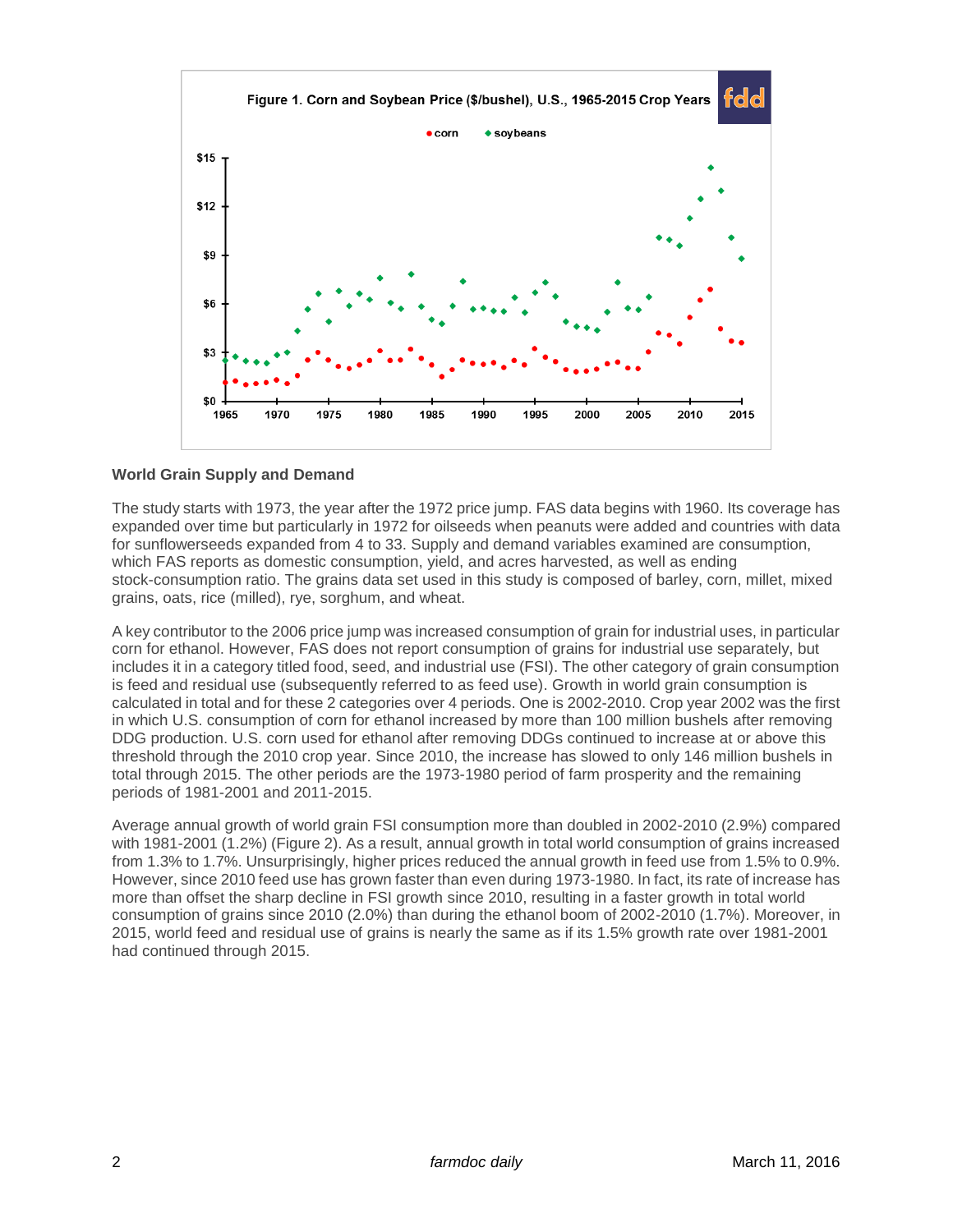

In contrast to the varying growth rates of world grain consumption, world grain yield grew at a relatively constant rate of around 1.7% per year (Figure 3). Moreover, annual variability declined. Using 2 equal length sub-periods, standard deviation of yield was 4.6% vs. 3.0% over 1973-1993 vs. 1994-2015.



World harvested grain area declined 0.4% per year during 1981-2001 (Figure 4) as world grain yield grew faster than world total grain consumption. This decline reversed after 2002 as world grain consumption grew faster than world grain yield. Over 2011-2015, harvested grain area increased the fastest since the 1970s, putting downward pressure on corn (and soybean) prices.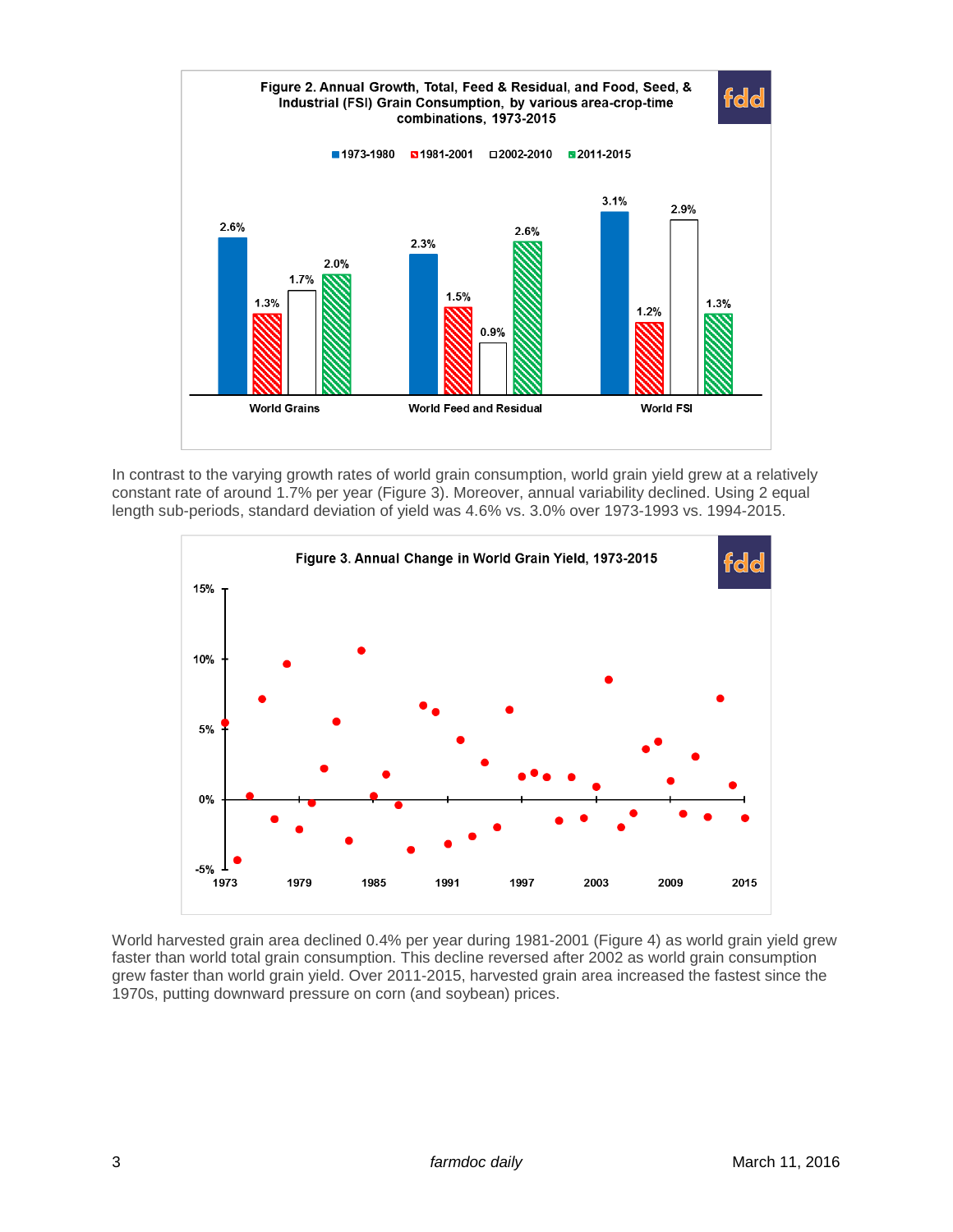

In 2003 world grain ending stock-consumption ratio declined below the lowest 1981-2001 ratio (18.6% in 2003 vs. 22.7% in 1981) (Figure 5). The ratio remained below the 1981-2001 minimum until 2014 and 2015. Nevertheless, the 2015 ratio (23.2%) remains well below the 1981-2001 average (28.7%).



## **World Oilseed Supply and Demand**

Since yield is a variable of interest and since copra and palm kernel are from trees, not field crops; they are not included in the oilseed data set used in this study. The data set is composed of cottonseed, peanuts, rapeseed, soybeans, and sunflowerseed.

Unlike world grains, no obvious, well-defined change in annual growth of world oilseed consumption (Figure 6), yield (Figure 7), and harvested area (Figure 8) is discernable, except for faster growth in consumption during the 1970s: 4.9% in 1973-1980 vs. 3.6% since. The annual variation in yield growth makes it difficult to conclude with any degree of certainty that world oilseed yield growth is slowing. Annual variability of the growth in world oilseed consumption has clearly declined — from 4.1% during 1973-1993 to 2.3% during 1994-2015. Standard deviation of annual growth in yield and harvested area has also declined but much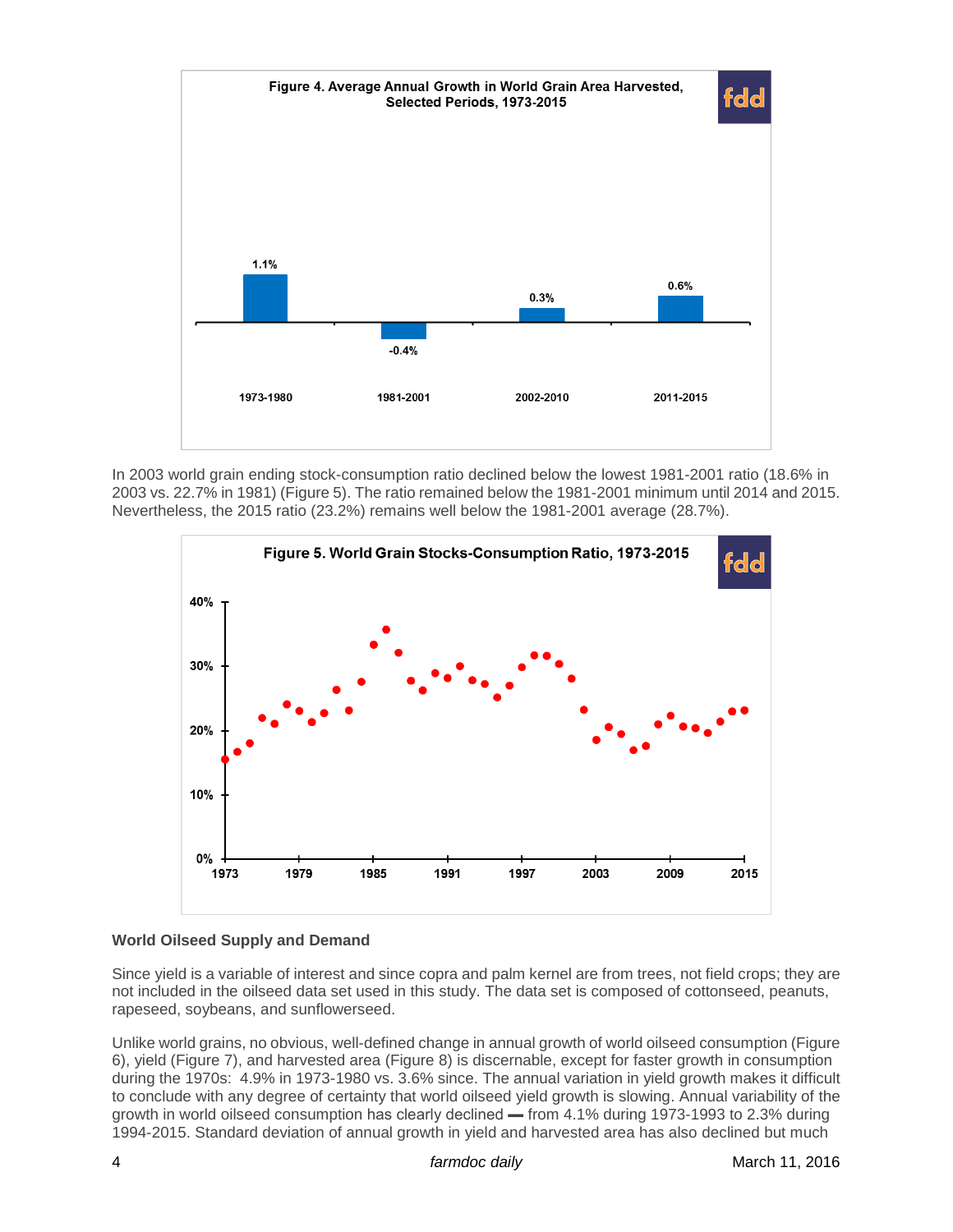less so: 5.8% to 4.7% and 3.5% to 2.9%, respectively. A more likely explanation for the decline in annual variability in the growth of world oilseed consumption is the steady increase in the world oilseed ending stock-consumption ratio (Figure 9). It is also worth noting that variability of world yield has consistently been higher for oilseeds than for grains.



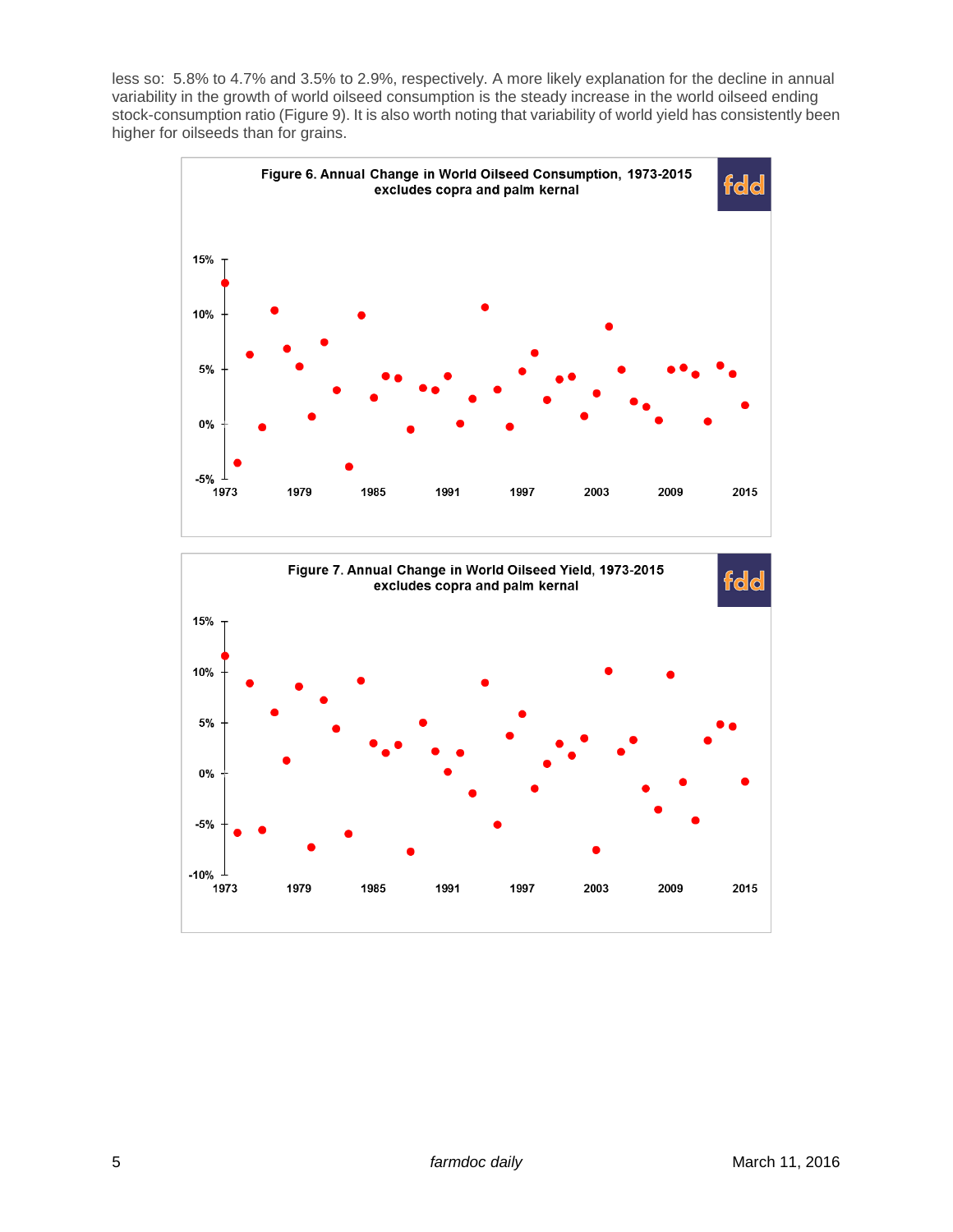



## **Price of Inputs**

Figure 10 presents one of the strongest empirical relationships for the U.S. farm sector — the ratio of prices farmers pay for agricultural production inputs to the prices they receive for all crops compared against total input productivity of the farm sector. The figure begins with 1960, the first year of the productivity data. The close relationship reflects that, as input productivity increases, farmers can afford to pay higher prices for inputs for a given level of output prices. Because input productivity has increased over time, the gap between input and output prices has also widened. This increasing gap is represented by the upward trend in Figure 10.

Figure 10 also implies that, for a given level of input productivity, input and output prices will follow each other. If productivity does not change by much and crop prices decline, input prices will decline, and vice versa. Since 1972, the inflation-adjusted, real price index of all U.S. crops declined by more than 20% over 3 multiple year periods ▬ 1980-1987, 1996-2000, and 2012-2015 (Figure 11). The decline is calculated from the first to last year, with the first year in each period having the highest real price and the last year having the lowest real price. Because general price inflation can affect farm input and output prices and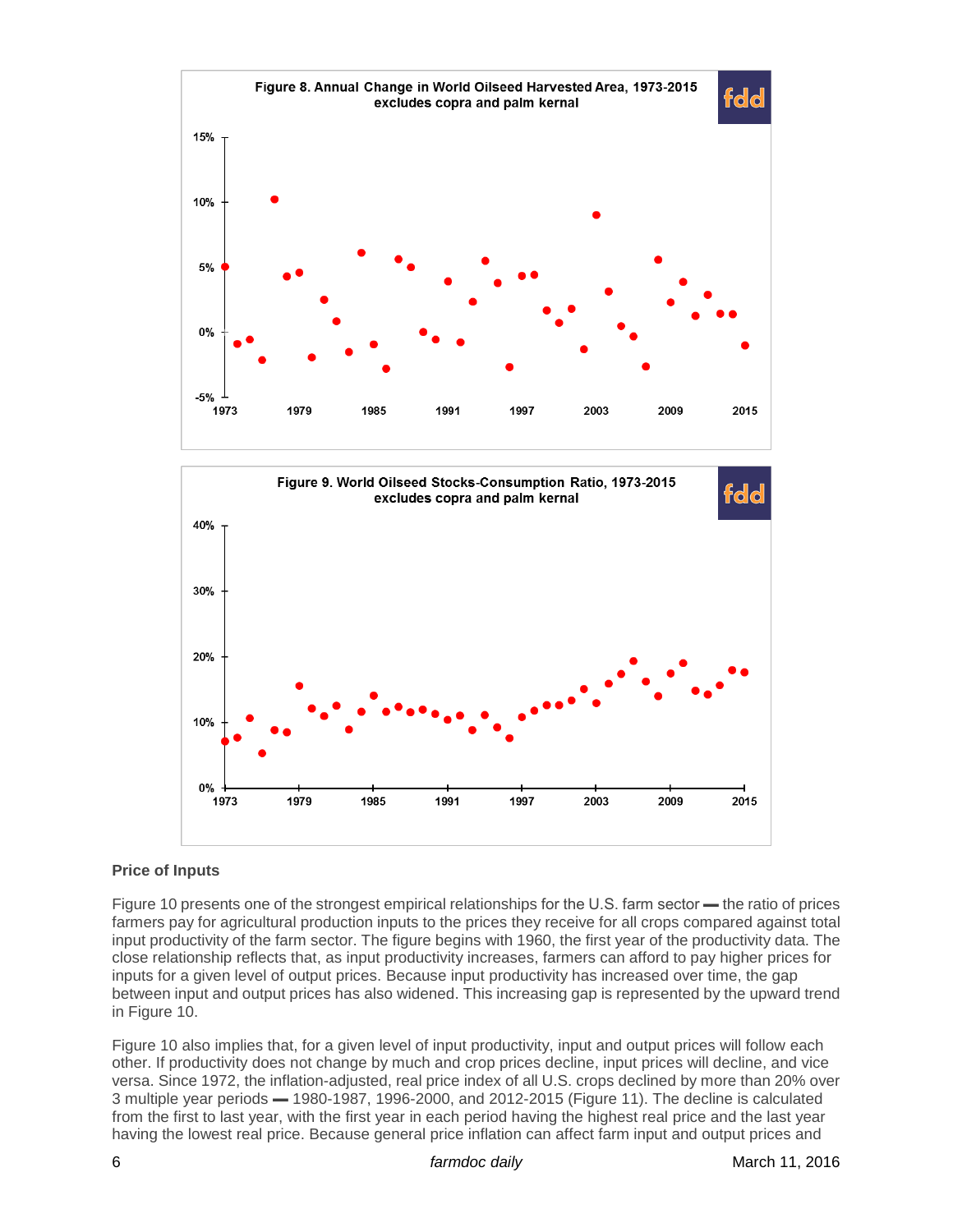because general price inflation varied across these periods; all price series are deflated using the GDP deflator. The GDP deflator is usually considered the most accurate measure of economy wide inflation.





Unsurprisingly, a general pattern of real input price decline emerges in each period of large declines in real crop prices. Real prices for chemicals and, especially, fertilizer declined in all 3 periods. The real price of fuels declined the most of any input in the earliest and latest periods, but increased in the second period. Inflation-adjusted agricultural services and rents declined in the first two periods but has continued to increase during the current period. Rent is available as a separate input category since 1990. Real rent decreased by 18% in 1996-2001, but has increased by 14% in 2012-2015.

Figure 10 further implies that, if the input-output price ratio moves away from factor productivity, the two will eventually converge. For 2014 and 2015, the ratio of agricultural input prices to all crop prices increased notably. Factor productivity is not yet available for these years, so it is not possible to assess whether the input-output price ratio is now abnormally high relative to factor productivity or whether factor productivity also jumped higher in these years. The resolution of this question will provide important insights into how severe current economic pressures are for U.S. farmers as a group.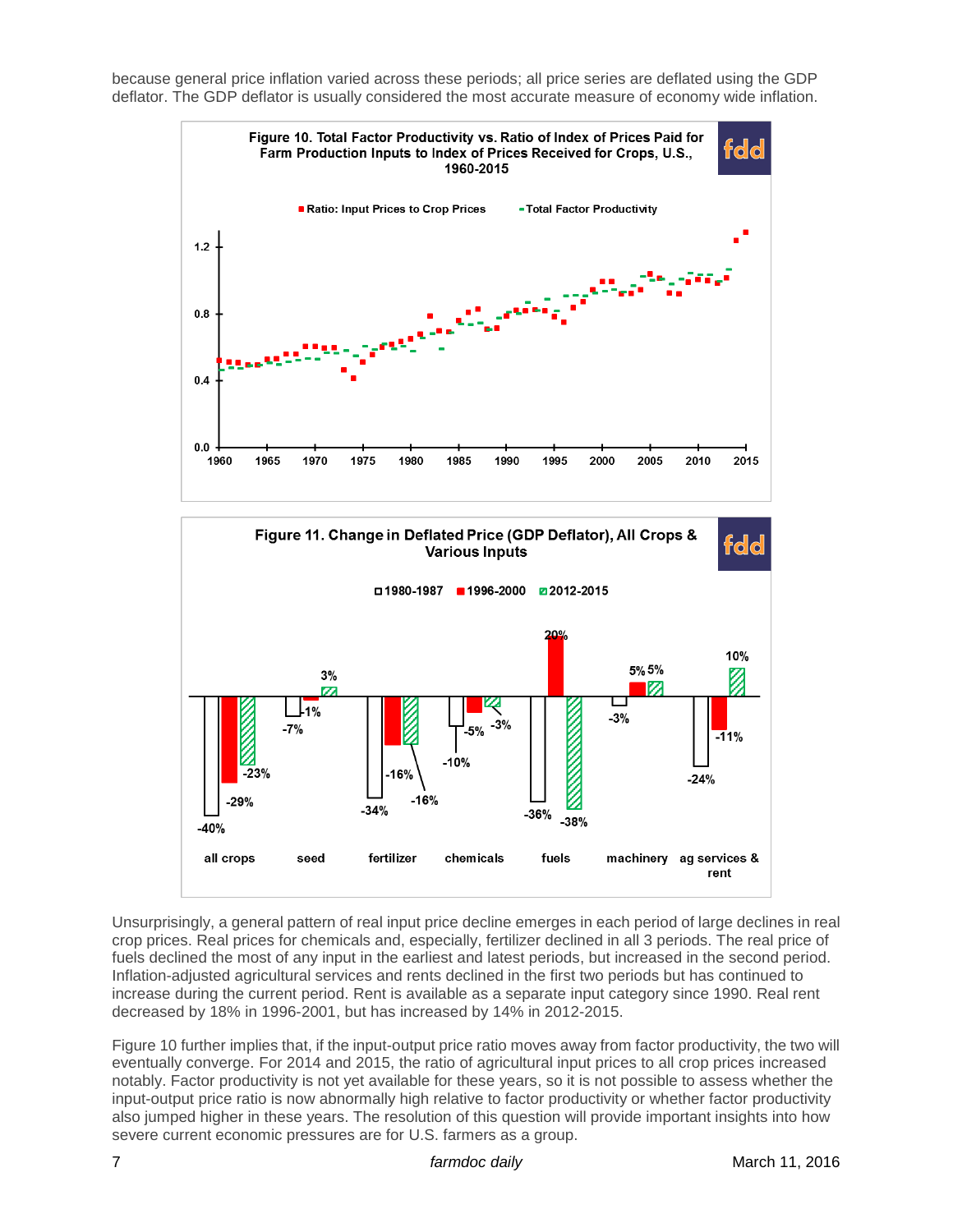#### **Declining Real Prices of Farm Commodities**

A feature of prices received by U.S. farmers since the early 20th Century has been a declining inflation-adjusted, real value. This decline allowed U.S. consumers to reallocate spending from food to other areas of consumption, thus improving their economic quality of life. Figure 12 presents a snapshot of this trend for corn and soybeans since 1965, using the GDP deflator to calculate real prices. To facilitate discussion, real prices are expressed as a percent of their average for 2001-2005, the period of lowest real corn and soybeans prices since 1965. Real corn and soybeans prices increased in the mid-1970s, but resumed their long term decline by the early 1980s. Real corn and soybean prices again moved higher after 2005, peaking in 2012. Since 2012 real corn and soybean prices have declined notably towards their 2001-2005 real values; however, they remain 33% and 22%, respectively, above the 2001-2005 averages. The decline mostly reflects lower current dollar prices of corn and soybeans since U.S. inflation has been so low recently.



## **Summary Thoughts and Observations**

- A key question confronting the outlook for U.S. corn and soybean prices is what is their long term equilibrium?
- In considering this question, it is important to acknowledge that U.S. corn and soybeans exist in the broader world grain and oilseed markets. These broader markets must be understood.
- The review of world grain and oilseed supply and demand over the last 40 plus years suggests a key factor determining future corn and soybean prices will be which increases faster: world grain yield or world grain consumption? The answer will determine if more land is needed for grain production or if land in grains can be shifted to meet the growing demand for oilseeds?
- While future growth of grains as a source of biofuels will be a key factor influencing world consumption of grains, a more important factor likely will be whether the increased growth in world consumption of grains for feed since 2010 can be sustained or whether it is a temporary increase that returned world feed consumption back to its pre-ethanol growth path?
- A decline in crop yields is a widely discussed concern. This review finds no clear evidence that the growth of aggregate world yields of grains and oilseeds is slowing. Evidence is found that suggests the annual variability of these yields, in particular grain yield, may be declining.
- Another key question is what is the normal level of stocks? Ending stock-consumption ratios have increased for world oilseeds, likely stabilizing the annual growth in world oilseed consumption. Has this ratio now reached a normal level and no longer needs to build? For world grains, have changes